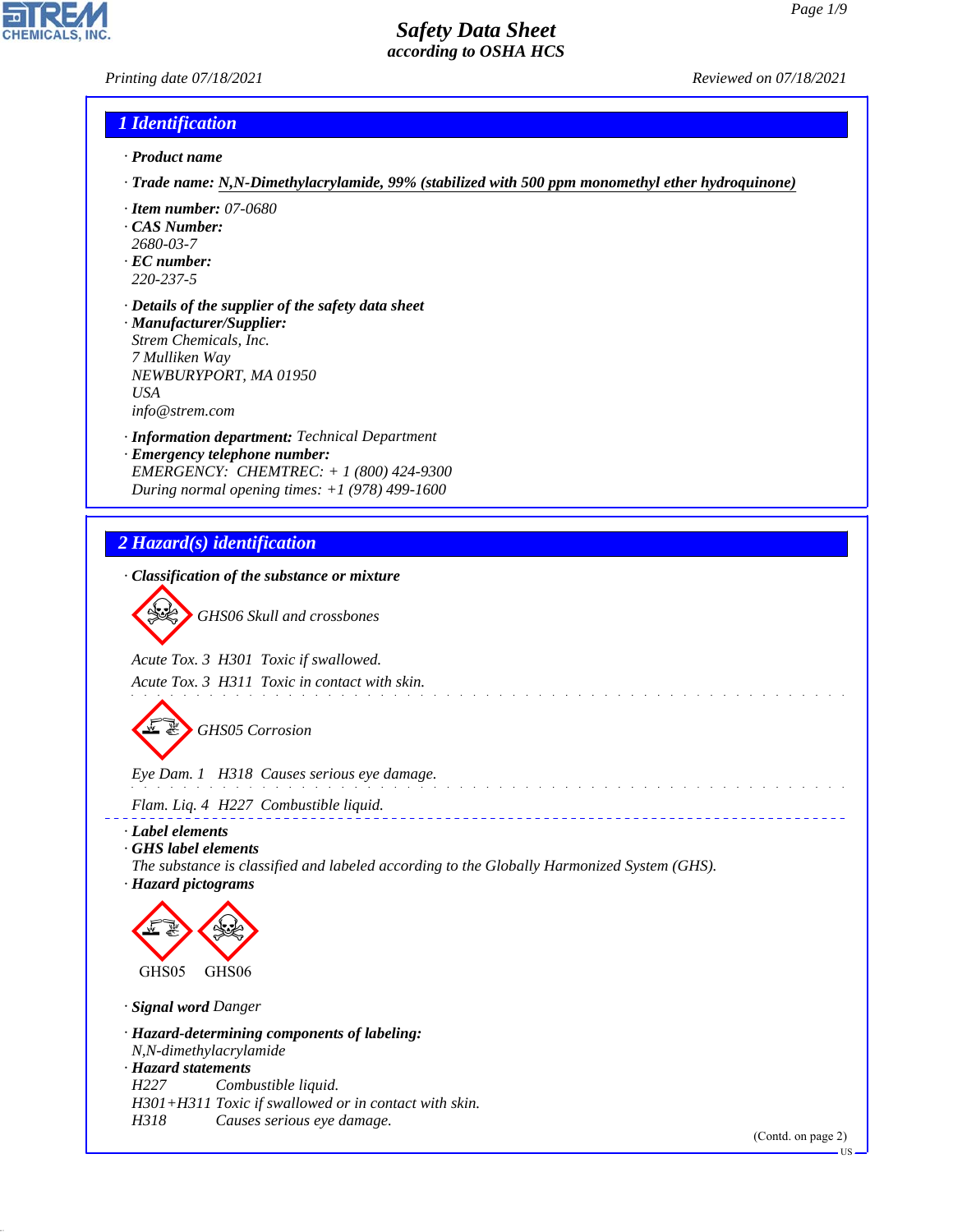*Printing date 07/18/2021 Reviewed on 07/18/2021*

**EDIREAL** 

44.1.1

|                                       | (Contd. of page 1)                                                                                                                                                                       |
|---------------------------------------|------------------------------------------------------------------------------------------------------------------------------------------------------------------------------------------|
| · Precautionary statements            |                                                                                                                                                                                          |
| P210                                  | Keep away from flames and hot surfaces. - No smoking.                                                                                                                                    |
| $P235 + P410$<br>$P301 + P310$        | Keep cool. Protect from sunlight.                                                                                                                                                        |
|                                       | IF SWALLOWED: Immediately call a POISON CENTER/doctor.<br>P305+P351+P338 If in eyes: Rinse cautiously with water for several minutes. Remove contact lenses, if present                  |
|                                       | and easy to do. Continue rinsing.                                                                                                                                                        |
| $P403 + P233$                         | Store in a well-ventilated place. Keep container tightly closed.                                                                                                                         |
| $P411 + P235$                         | Store at temperatures not exceeding 4°C. Keep cool.                                                                                                                                      |
| <i>P501</i>                           | Dispose of contents/container in accordance with local/regional/national/international                                                                                                   |
|                                       | regulations.                                                                                                                                                                             |
| · Classification system:              |                                                                                                                                                                                          |
| $\cdot$ NFPA ratings (scale $0 - 4$ ) |                                                                                                                                                                                          |
|                                       | $Health = 3$                                                                                                                                                                             |
|                                       | $Fire = 2$                                                                                                                                                                               |
|                                       | $Reactivity = 0$                                                                                                                                                                         |
| $\cdot$ HMIS-ratings (scale 0 - 4)    |                                                                                                                                                                                          |
|                                       |                                                                                                                                                                                          |
| <b>HEALTH</b><br>$\mathbf{3}$         | $Health = 3$                                                                                                                                                                             |
| $\boxed{2}$<br><b>FIRE</b>            | $Fire = 2$                                                                                                                                                                               |
| $\boxed{0}$<br><b>REACTIVITY</b>      | $Reactivity = 0$                                                                                                                                                                         |
| Other hazards                         |                                                                                                                                                                                          |
|                                       | · Results of PBT and vPvB assessment                                                                                                                                                     |
|                                       |                                                                                                                                                                                          |
|                                       |                                                                                                                                                                                          |
| · PBT: Not applicable.                |                                                                                                                                                                                          |
| $\cdot$ vPvB: Not applicable.         |                                                                                                                                                                                          |
|                                       |                                                                                                                                                                                          |
|                                       | 3 Composition/information on ingredients                                                                                                                                                 |
|                                       |                                                                                                                                                                                          |
|                                       | · Chemical characterization: Substances                                                                                                                                                  |
| CAS No. Description                   |                                                                                                                                                                                          |
|                                       | 2680-03-7 N,N-dimethylacrylamide                                                                                                                                                         |
| $\cdot$ Identification number(s)      |                                                                                                                                                                                          |
| $\cdot$ EC number: 220-237-5          |                                                                                                                                                                                          |
|                                       |                                                                                                                                                                                          |
| <b>4 First-aid measures</b>           |                                                                                                                                                                                          |
|                                       |                                                                                                                                                                                          |
| · Description of first aid measures   |                                                                                                                                                                                          |
| · General information:                |                                                                                                                                                                                          |
|                                       | Immediately remove any clothing soiled by the product.                                                                                                                                   |
|                                       | In case of irregular breathing or respiratory arrest provide artificial respiration.                                                                                                     |
|                                       | $\cdot$ After inhalation: In case of unconsciousness place patient stably in side position for transportation.                                                                           |
|                                       | · After skin contact: Immediately wash with water and soap and rinse thoroughly.                                                                                                         |
|                                       | $\cdot$ After eye contact: Rinse opened eye for several minutes under running water. Then consult a doctor.                                                                              |
| · Information for doctor:             | $\cdot$ After swallowing: Do not induce vomiting; immediately call for medical help.                                                                                                     |
|                                       |                                                                                                                                                                                          |
|                                       | · Most important symptoms and effects, both acute and delayed No further relevant information available.<br>· Indication of any immediate medical attention and special treatment needed |
|                                       | No further relevant information available.                                                                                                                                               |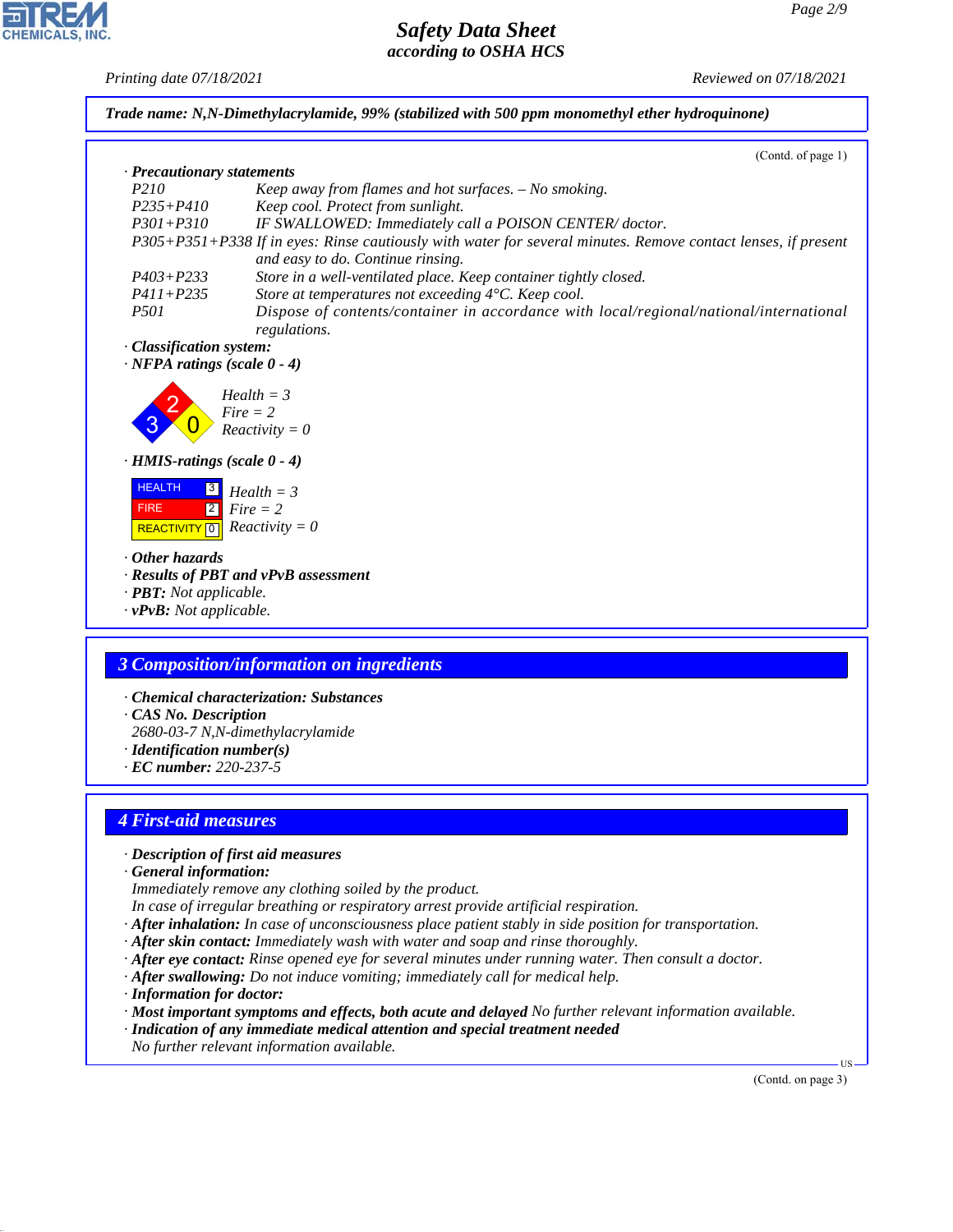*Printing date 07/18/2021 Reviewed on 07/18/2021*

*Trade name: N,N-Dimethylacrylamide, 99% (stabilized with 500 ppm monomethyl ether hydroquinone)*

(Contd. of page 2)

### *5 Fire-fighting measures*

- *· Extinguishing media*
- *· Suitable extinguishing agents:*
- *CO2, extinguishing powder or water spray. Fight larger fires with water spray or alcohol resistant foam.*
- *· Special hazards arising from the substance or mixture No further relevant information available.*
- *· Advice for firefighters*
- *· Protective equipment: No special measures required.*

### *6 Accidental release measures*

*· Personal precautions, protective equipment and emergency procedures Wear protective equipment. Keep unprotected persons away. · Environmental precautions: Do not allow to enter sewers/ surface or ground water. · Methods and material for containment and cleaning up: Absorb with liquid-binding material (sand, diatomite, acid binders, universal binders, sawdust). Use neutralizing agent. Dispose contaminated material as waste according to item 13. Ensure adequate ventilation. · Reference to other sections See Section 7 for information on safe handling. See Section 8 for information on personal protection equipment. See Section 13 for disposal information. · Protective Action Criteria for Chemicals · PAC-1: 0.15 mg/m3 · PAC-2: 1.7 mg/m3 · PAC-3: 50 mg/m3*

### *7 Handling and storage*

*· Handling:*

- *· Precautions for safe handling No special precautions are necessary if used correctly.*
- *· Information about protection against explosions and fires: Keep ignition sources away Do not smoke.*
- *· Conditions for safe storage, including any incompatibilities*

*· Storage:*

44.1.1

*Keep cool.*

*Protect from sunlight.*

- *· Requirements to be met by storerooms and receptacles: No special requirements.*
- *· Information about storage in one common storage facility: Not required.*
- *· Further information about storage conditions: Keep receptacle tightly sealed.*
- *· Recommended storage temperature: Store at temperatures not exceeding 4 °C. Keep cool.*
- *· Specific end use(s) No further relevant information available.*

(Contd. on page 4)

US

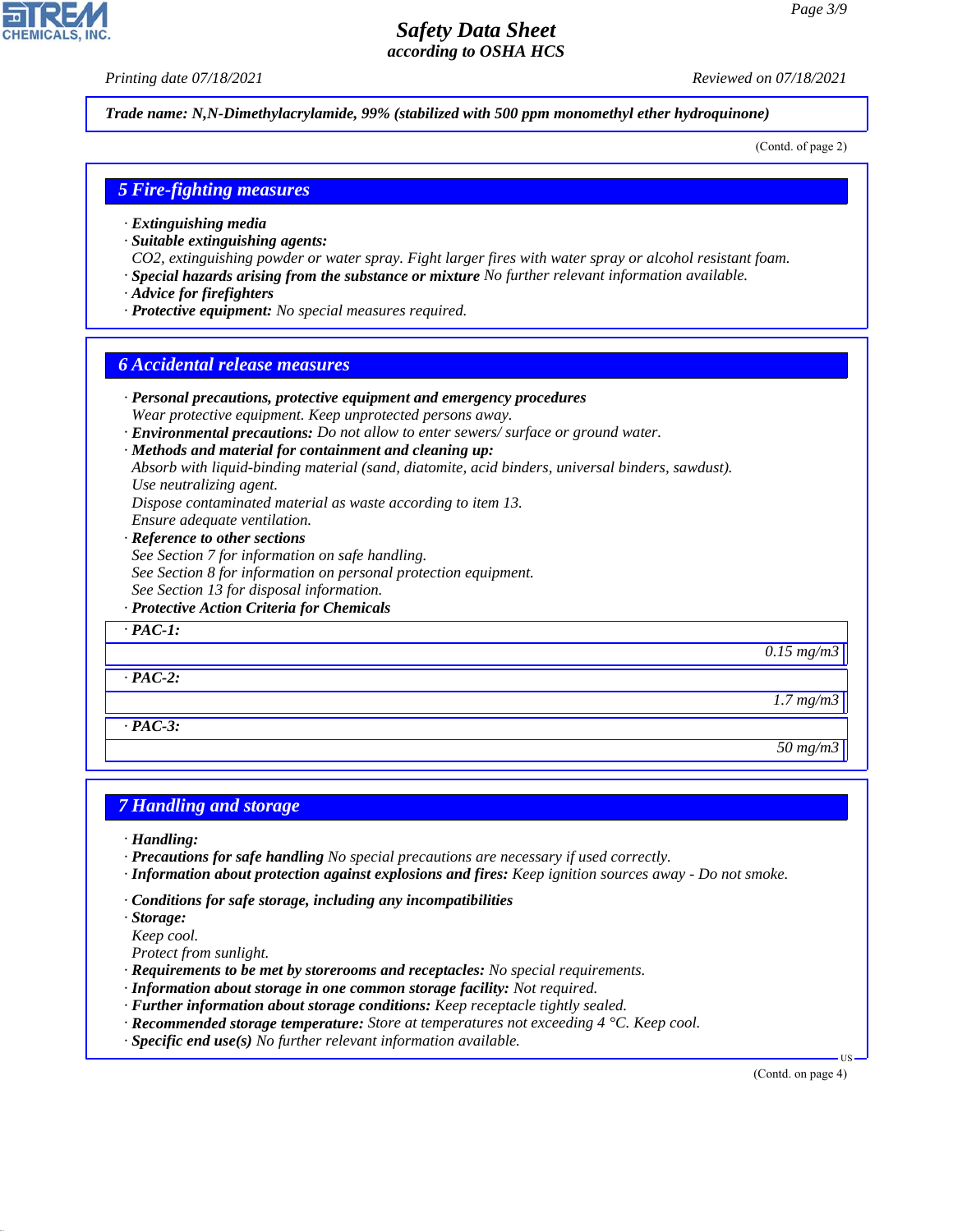*Printing date 07/18/2021 Reviewed on 07/18/2021*

44.1.1

*Trade name: N,N-Dimethylacrylamide, 99% (stabilized with 500 ppm monomethyl ether hydroquinone)*

(Contd. of page 3)

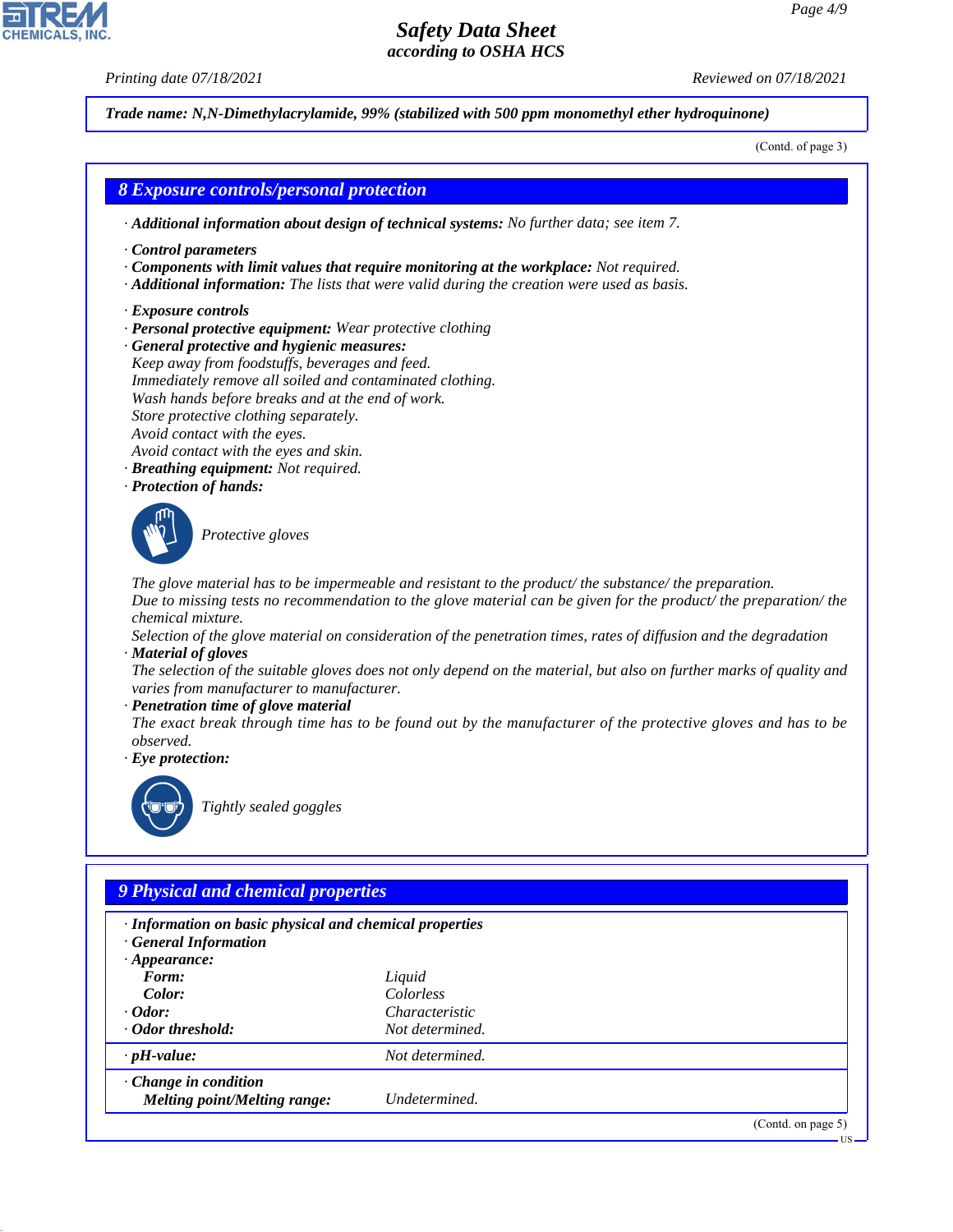*Printing date 07/18/2021 Reviewed on 07/18/2021*

*Trade name: N,N-Dimethylacrylamide, 99% (stabilized with 500 ppm monomethyl ether hydroquinone)*

|                                                            |                                            | (Contd. of page 4) |
|------------------------------------------------------------|--------------------------------------------|--------------------|
| <b>Boiling point/Boiling range:</b>                        | 81 °C (178 °F)                             |                    |
| · Flash point:                                             | 70 °C (158 °F)                             |                    |
| · Flammability (solid, gaseous):                           | Not determined.                            |                    |
| · Ignition temperature:                                    |                                            |                    |
| <b>Decomposition temperature:</b>                          | Not determined.                            |                    |
| $\cdot$ Auto igniting:                                     | Not determined.                            |                    |
| · Danger of explosion:                                     | Not determined.                            |                    |
| · Explosion limits:                                        |                                            |                    |
| Lower:                                                     | Not determined.                            |                    |
| Upper:                                                     | Not determined.                            |                    |
| · Vapor pressure:                                          | Not determined.                            |                    |
| $\cdot$ Density at 20 $\cdot$ C (68 $\cdot$ F):            | 0.962 $g/cm^3$ (8.02789 lbs/gal)           |                    |
| · Relative density                                         | Not determined.                            |                    |
| · Vapor density                                            | Not determined.                            |                    |
| $\cdot$ Evaporation rate                                   | Not determined.                            |                    |
| · Solubility in / Miscibility with                         |                                            |                    |
| Water:                                                     | Not miscible or difficult to mix.          |                    |
| · Partition coefficient (n-octanol/water): Not determined. |                                            |                    |
| · Viscosity:                                               |                                            |                    |
| Dynamic:                                                   | Not determined.                            |                    |
| Kinematic:                                                 | Not determined.                            |                    |
| · Solvent content:                                         |                                            |                    |
| Organic solvents:                                          | $0.0\%$                                    |                    |
| <b>VOC</b> content:                                        | 0.0 g/l / 0.00 lb/gl                       |                    |
| $·$ Other information                                      | No further relevant information available. |                    |

### *10 Stability and reactivity*

*· Reactivity No further relevant information available.*

- *· Chemical stability*
- *· Thermal decomposition / conditions to be avoided: No decomposition if used according to specifications.*
- *· Possibility of hazardous reactions No dangerous reactions known.*
- *· Conditions to avoid No further relevant information available.*
- *· Incompatible materials: No further relevant information available.*
- *· Hazardous decomposition products: No dangerous decomposition products known.*

## *11 Toxicological information*

- *· Information on toxicological effects*
- *· Acute toxicity:*

44.1.1

- *· Primary irritant effect:*
- *· on the skin: No irritant effect.*
- *· on the eye: Strong irritant with the danger of severe eye injury.*
- *· Sensitization: No sensitizing effects known.*

(Contd. on page 6)

US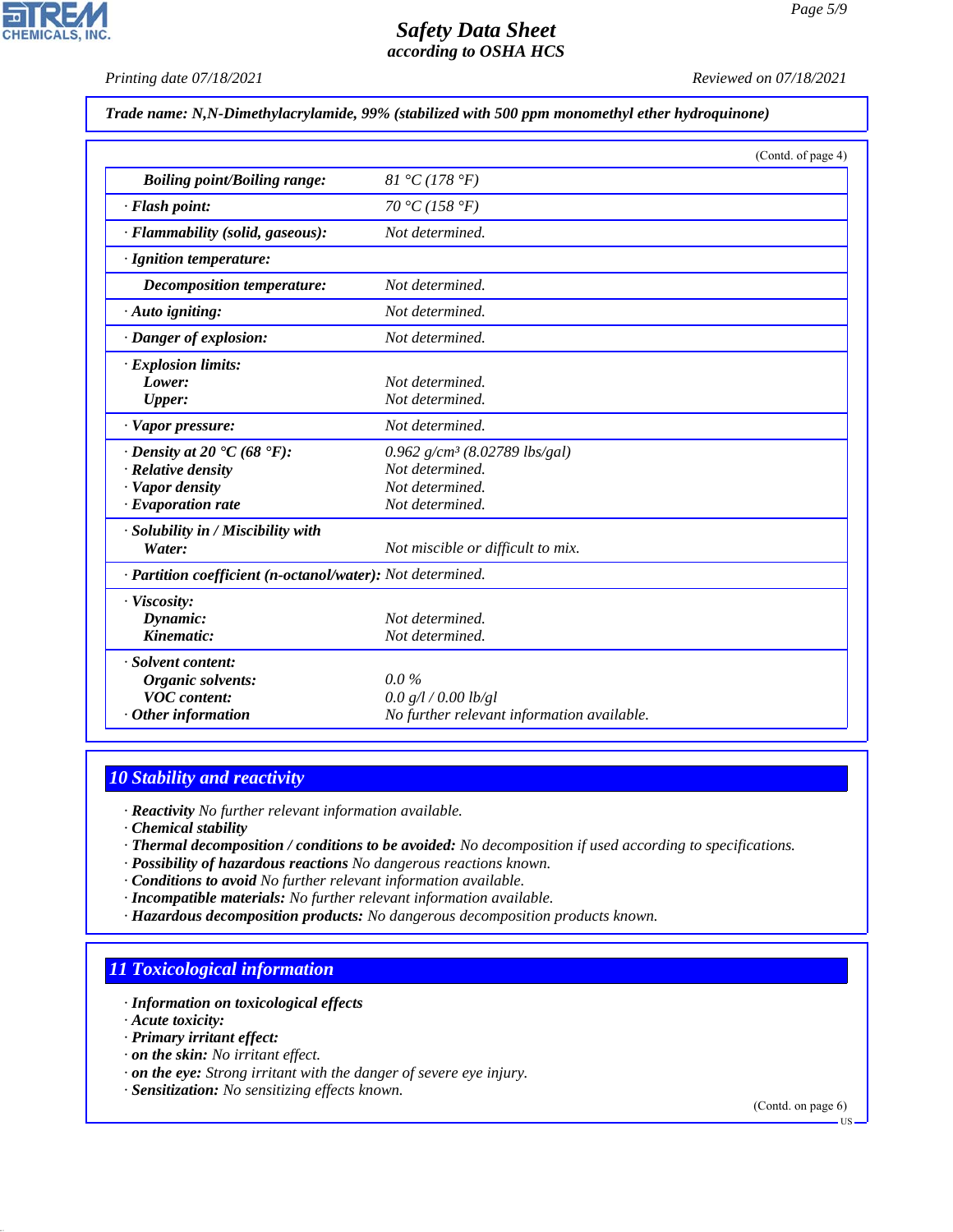*Printing date 07/18/2021 Reviewed on 07/18/2021*

**CHEMICALS, INC** 

*Trade name: N,N-Dimethylacrylamide, 99% (stabilized with 500 ppm monomethyl ether hydroquinone)*

(Contd. of page 5)

- *· Additional toxicological information:*
- *· Carcinogenic categories*
- *· IARC (International Agency for Research on Cancer)*
- *Substance is not listed.*

*· NTP (National Toxicology Program)*

*Substance is not listed.*

*· OSHA-Ca (Occupational Safety & Health Administration)*

*Substance is not listed.*

### *12 Ecological information*

- *· Toxicity*
- *· Aquatic toxicity: No further relevant information available.*
- *· Persistence and degradability No further relevant information available.*
- *· Behavior in environmental systems:*
- *· Bioaccumulative potential No further relevant information available.*
- *· Mobility in soil No further relevant information available.*
- *· Additional ecological information:*

*· General notes:*

*Water hazard class 3 (Self-assessment): extremely hazardous for water*

*Do not allow product to reach ground water, water course or sewage system, even in small quantities.*

*Must not reach bodies of water or drainage ditch undiluted or unneutralized.*

*Danger to drinking water if even extremely small quantities leak into the ground.*

- *· Results of PBT and vPvB assessment*
- *· PBT: Not applicable.*
- *· vPvB: Not applicable.*
- *· Other adverse effects No further relevant information available.*

### *13 Disposal considerations*

- *· Waste treatment methods*
- *· Recommendation:*

44.1.1

*Must not be disposed of together with household garbage. Do not allow product to reach sewage system.*

- *· Uncleaned packagings:*
- *· Recommendation: Disposal must be made according to official regulations.*

| $\cdot$ UN-Number               |                                 |  |
|---------------------------------|---------------------------------|--|
| · DOT, IMDG, IATA               | <i>UN2810</i>                   |  |
| $\cdot$ UN proper shipping name |                                 |  |
| $\cdot$ DOT                     | Toxic, liquids, organic, n.o.s. |  |
| $\cdot$ IMDG, IATA              | TOXIC LIQUID, ORGANIC, N.O.S.   |  |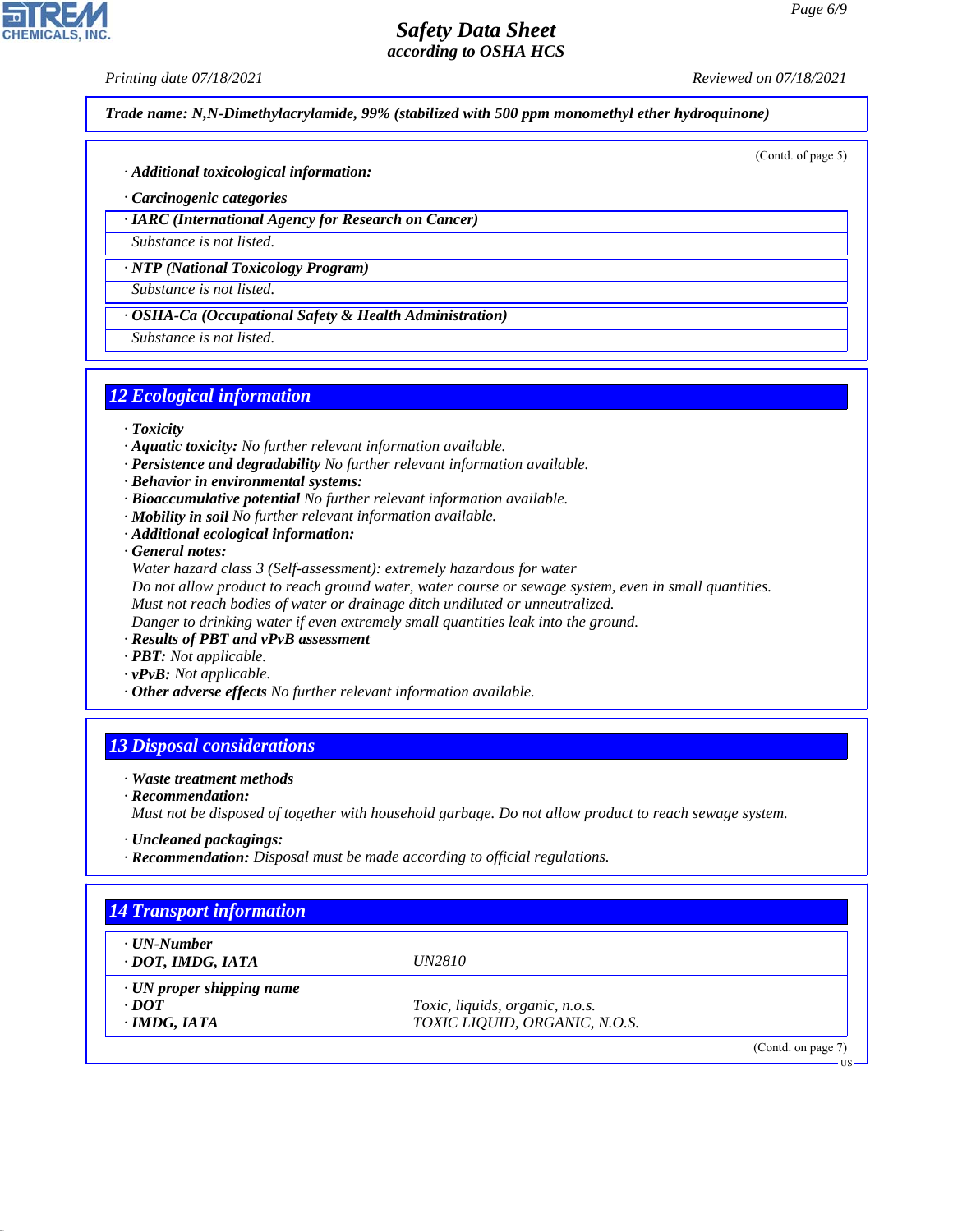*Printing date 07/18/2021 Reviewed on 07/18/2021*

|  | Trade name: N,N-Dimethylacrylamide, 99% (stabilized with 500 ppm monomethyl ether hydroquinone) |
|--|-------------------------------------------------------------------------------------------------|
|--|-------------------------------------------------------------------------------------------------|

|                                                                                     | (Contd. of page 6)                                |
|-------------------------------------------------------------------------------------|---------------------------------------------------|
| · Transport hazard class(es)                                                        |                                                   |
| $\cdot$ DOT                                                                         |                                                   |
| SEEP                                                                                |                                                   |
| - Class                                                                             | 6.1 Toxic substances                              |
| $\cdot$ <i>Label</i>                                                                | 6.1                                               |
| · IMDG, IATA                                                                        |                                                   |
|                                                                                     |                                                   |
| · Class                                                                             | 6.1 Toxic substances                              |
| · Label                                                                             | 6.1                                               |
| · Packing group<br>· DOT, IMDG, IATA                                                | Ш                                                 |
| · Environmental hazards:                                                            | Not applicable.                                   |
| · Special precautions for user                                                      | Warning: Toxic substances                         |
| · EMS Number:                                                                       | $F-A, S-A$                                        |
| · Transport in bulk according to Annex II of<br><b>MARPOL73/78 and the IBC Code</b> | Not applicable.                                   |
| · UN "Model Regulation":                                                            | UN 2810 TOXIC, LIQUIDS, ORGANIC, N.O.S., 6.1, III |

# *15 Regulatory information*

*· Safety, health and environmental regulations/legislation specific for the substance or mixture · Sara*

| · Section 355 (extremely hazardous substances):               |                    |
|---------------------------------------------------------------|--------------------|
| Substance is not listed.                                      |                    |
| · Section 313 (Specific toxic chemical listings):             |                    |
| Substance is not listed.                                      |                    |
| · TSCA (Toxic Substances Control Act):                        |                    |
| Substance is listed.                                          |                    |
| · Proposition 65                                              |                    |
| <b>Chemicals known to cause cancer:</b>                       |                    |
| Substance is not listed.                                      |                    |
| · Chemicals known to cause reproductive toxicity for females: |                    |
| Substance is not listed.                                      |                    |
| · Chemicals known to cause reproductive toxicity for males:   |                    |
| Substance is not listed.                                      |                    |
| Chemicals known to cause developmental toxicity:              |                    |
| Substance is not listed.                                      |                    |
|                                                               | (Contd. on page 8) |



44.1.1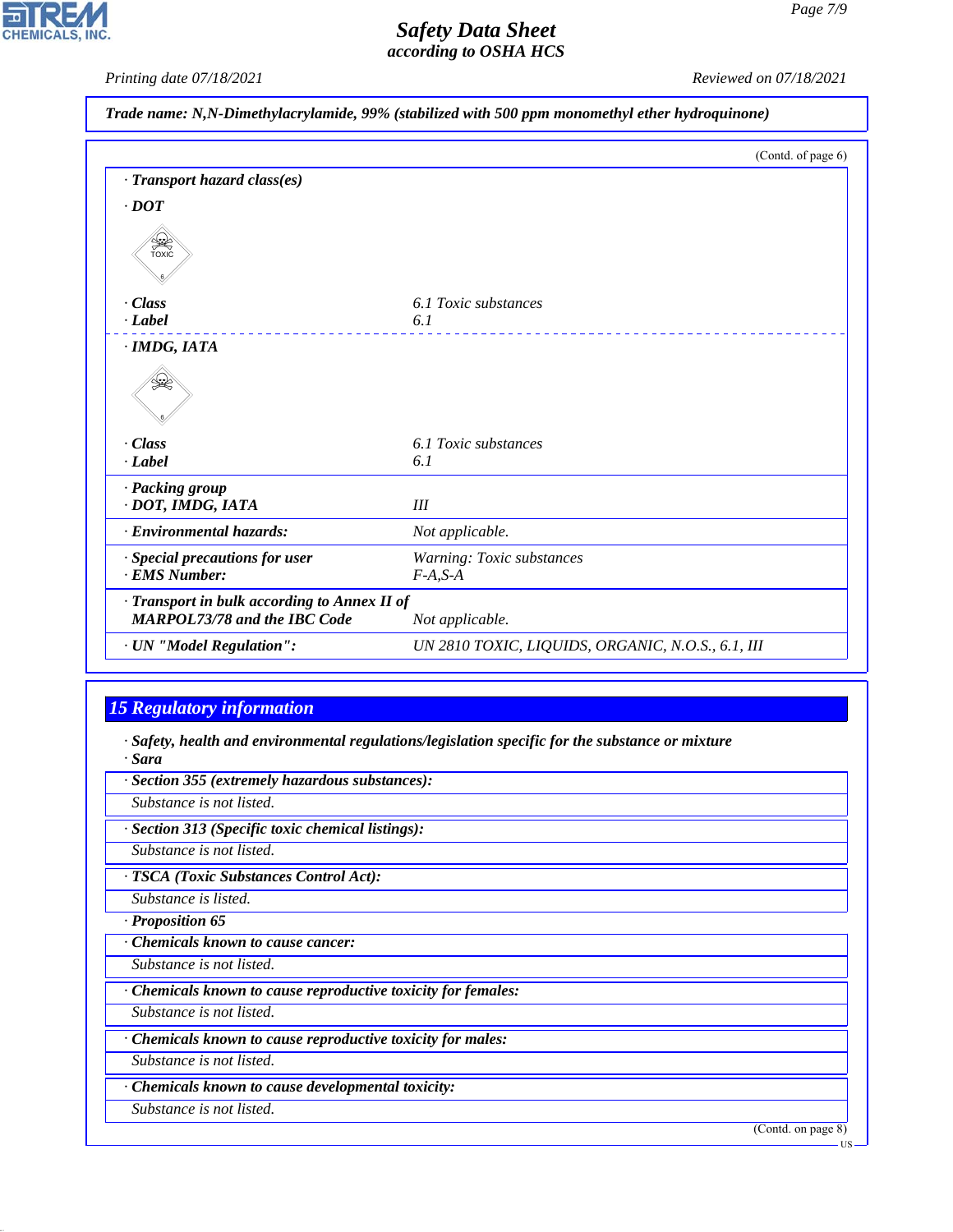*Printing date 07/18/2021 Reviewed on 07/18/2021*

*Trade name: N,N-Dimethylacrylamide, 99% (stabilized with 500 ppm monomethyl ether hydroquinone)*

(Contd. of page 7)

*· Carcinogenic categories*

*· EPA (Environmental Protection Agency)*

*Substance is not listed.*

*· TLV (Threshold Limit Value established by ACGIH)*

*Substance is not listed.*

*· NIOSH-Ca (National Institute for Occupational Safety and Health)*

*Substance is not listed.*

*· GHS label elements*

*The substance is classified and labeled according to the Globally Harmonized System (GHS).*

*· Hazard pictograms*



*· Signal word Danger*

*· Hazard-determining components of labeling: N,N-dimethylacrylamide · Hazard statements H227 Combustible liquid. H301+H311 Toxic if swallowed or in contact with skin. H318 Causes serious eye damage. · Precautionary statements P210 Keep away from flames and hot surfaces. – No smoking. P235+P410 Keep cool. Protect from sunlight. P301+P310 IF SWALLOWED: Immediately call a POISON CENTER/ doctor. P305+P351+P338 If in eyes: Rinse cautiously with water for several minutes. Remove contact lenses, if present and easy to do. Continue rinsing. P403+P233 Store in a well-ventilated place. Keep container tightly closed. P411+P235 Store at temperatures not exceeding 4°C. Keep cool. P501 Dispose of contents/container in accordance with local/regional/national/international regulations.*

*· National regulations:*

*· Water hazard class: Water hazard class 3 (Self-assessment): extremely hazardous for water.*

*· Chemical safety assessment: A Chemical Safety Assessment has not been carried out.*

## *16 Other information*

44.1.1

*This information is based on our present knowledge. However, this shall not constitute a guarantee for any specific product features and shall not establish a legally valid contractual relationship.*

*· Department issuing SDS: Technical Department.*

*· Contact: Technical Director*

- *· Date of preparation / last revision 07/18/2021 / -*
- *· Abbreviations and acronyms:*

*ADR: Accord européen sur le transport des marchandises dangereuses par Route (European Agreement concerning the International Carriage of Dangerous Goods by Road)*

*IMDG: International Maritime Code for Dangerous Goods*

*DOT: US Department of Transportation*

*IATA: International Air Transport Association*

*ACGIH: American Conference of Governmental Industrial Hygienists*

(Contd. on page 9)

US